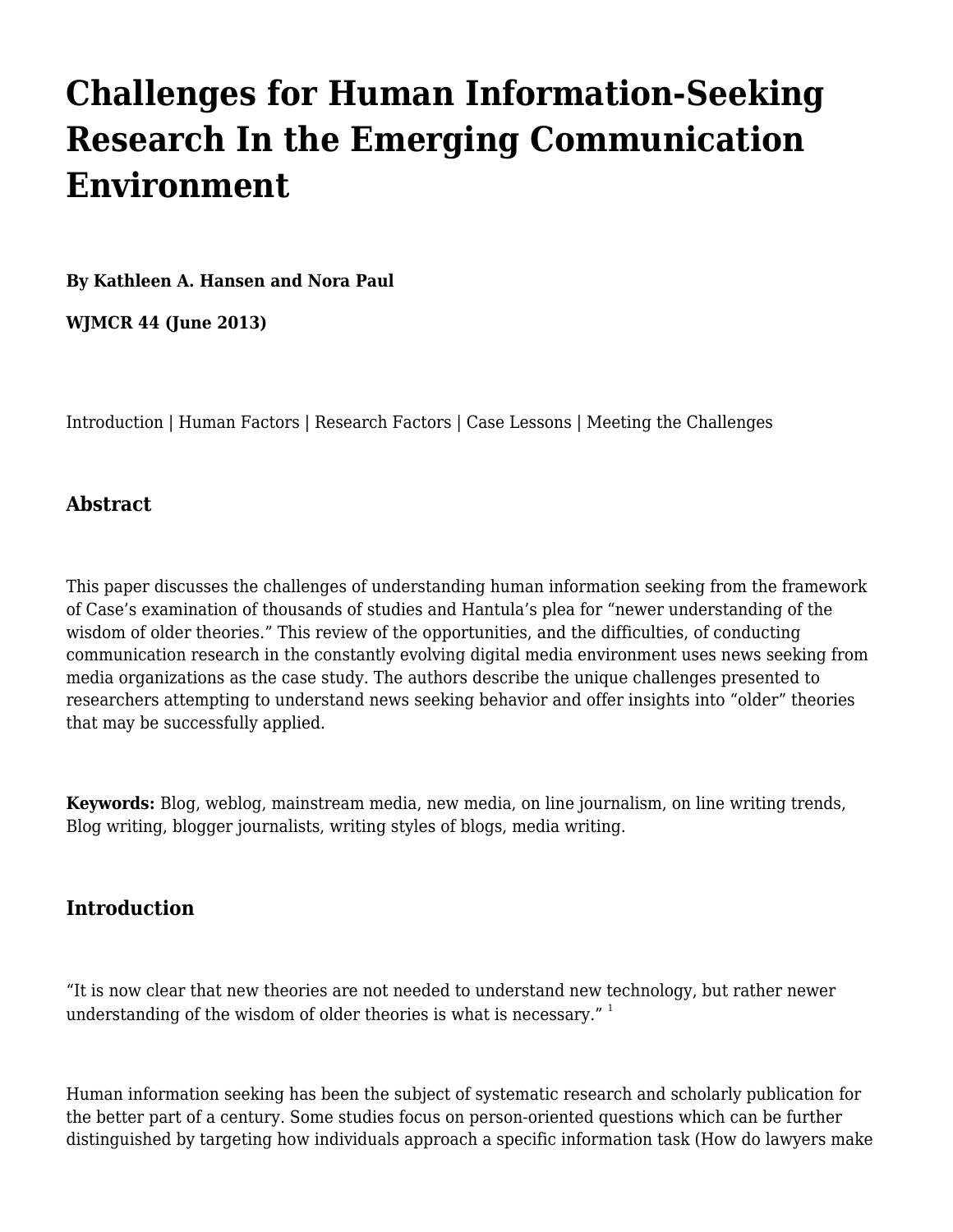sense of their information needs and environment?) or how individuals behave in a non-task environment (Why do TV viewers choose one program over another and what satisfaction do they get from it?) Other studies focus on system-oriented questions at both the task (How successful are student searches of a university library's web-based catalog?) and non-task level (What messages about drug abuse do teenagers attend to, in which medium, and why?). $^2$  $^2$ 

In his book, Looking for Information: a survey of research on information seeking, needs, and behavior, Donald O. Case summarizes eight lessons about human information seeking after his exhaustive review of thousands of studies in the field: $3$ 

- 1. Formal sources and rationalized searches reflect only one side of human information seeking. Many people use formal sources rarely, and there are inherent efficiencies in least effort seeking, which is not irrational but a reasonable approach in many circumstances.
- 2. More information is not always better. Ignoring or avoiding information is at times a rational strategy for living and working, especially when it promotes psychological coping.
- 3. Context is central to the transfer of information. The individual's definition of the situation will shape his or her information needs as much as does the real situation itself. The information we bring to bear on information in creating meaning from it includes our accumulated personal experiences and secondhand experiences, including our understanding of the world and of language.
- 4. Sometimes information particularly generalized packages of information doesn't help. Even when individuals really do need information, the chunks of it encompassed by books, articles, TV programs, etc. may not provide the answers they need.
- 5. Sometimes information is not available or accessible. Formal systems will never be able to satisfy most information needs, but we act as if we expect them to.
- 6. Information seeking is a dynamic process. Needs change quickly and studying a shifting scenario leads to a tendency to look at an information seeking episode as something simple, linear and complete. It isn't that straightforward.
- 7. Information seeking is not always about a "problem" or a "problematic situation." Some information-related seeking is truly creative in its origins – information seeking is much more than solving problems, finding facts or making decisions.
- 8. Information seeking is not always about "sense-making" either. The study of information seeking is still largely the study of sources. Speculation about the inner desires of the public for information, entertainment and transactions adds to the research findings and introduces new research theories, methodologies and findings. However, life is not entirely about uncertainty, gaps or discontinuities either. For certain problems, it remains useful to think in "old" terms like source preference and audience segmentation.

Case raises issues important for both library and information science scholars and for communication researchers interested in understanding how and why people seek information. Given the current state of knowledge in the human information seeking field and the rapidly shifting information environment, it may be time to pause and consider some of the challenges scholars face in trying to advance our understanding.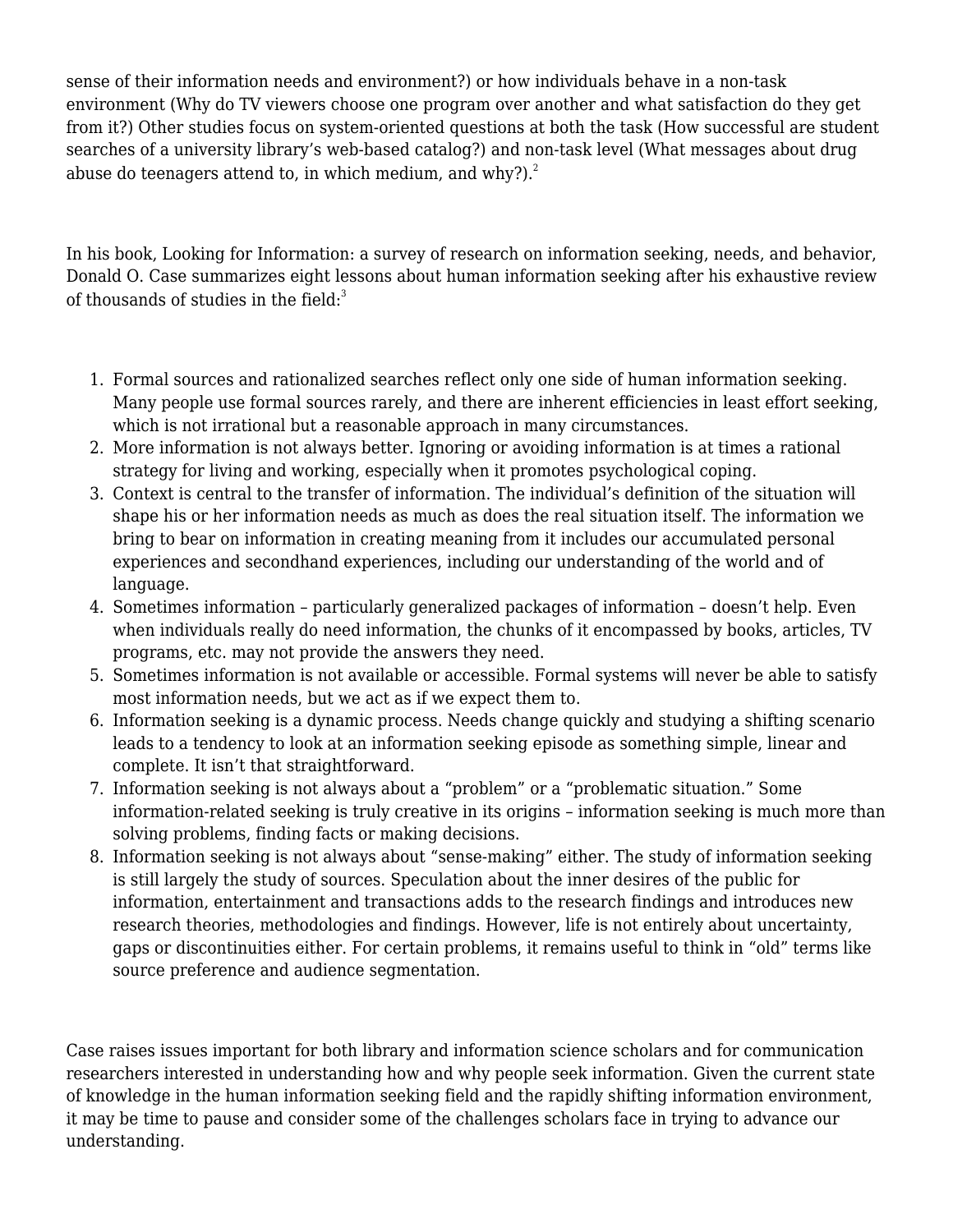## **Factors that make human information seeking research challenging**

*Theoretical divergences.*

As suggested in the introduction, there are many different approaches that inform human information seeking research and these approaches cross multiple disciplines and research paradigms. As is the case in most disciplines, there is no "unifying theory" of human information seeking. Researchers interested in this field of study face the challenge of placing their work in the appropriate theoretical construct, while also attempting to conduct a thorough and comprehensive review of existing scholarship on their topic. The sheer number and diversity of theoretical approaches to the topic make it difficult to know where to begin.

Furthermore, researchers face the challenge of deciding whether their work on human information seeking should focus on person-oriented questions or system-oriented questions, both of which may be relevant and useful for any given project but which impose different types of requirements on the scholar for the design and implementation of a study. As Case points out, a focus on both sources of information and the sense-making aspects of information seeking can inform our understanding, but are difficult to include in any one, or even a series, of studies.

#### *Changing technology landscape.*

The number and complexity of devices on which people access information have increased dramatically in the past decade. There is no reason to think this technological explosion will slow in the coming years. The range of possible questions about information seeking from websites has hardly been considered and the ones about mobile information applications have not yet been raised.

The days when a researcher could focus on a well-defined information source ecology (word-of-mouth, newspapers and magazines, television, radio) are long gone. Any study of human information seeking now must factor in the traditional mediated and non-mediated sources, as well as the vast array of new means by which people gather, exchange and interact with information. Further complications ensue when considering individuals' use of the same types of information from the same sources but delivered through a different appliance. Asking respondents about their use of mobile devices to monitor news, for instance, is a moving target. From smart phones to tablets to whatever the next new gadget might be, respondents have a dizzying array of choices and combinations. The researcher attempting to study behavior across time, for instance, is challenged by the way these technological developments influence data collection and analysis.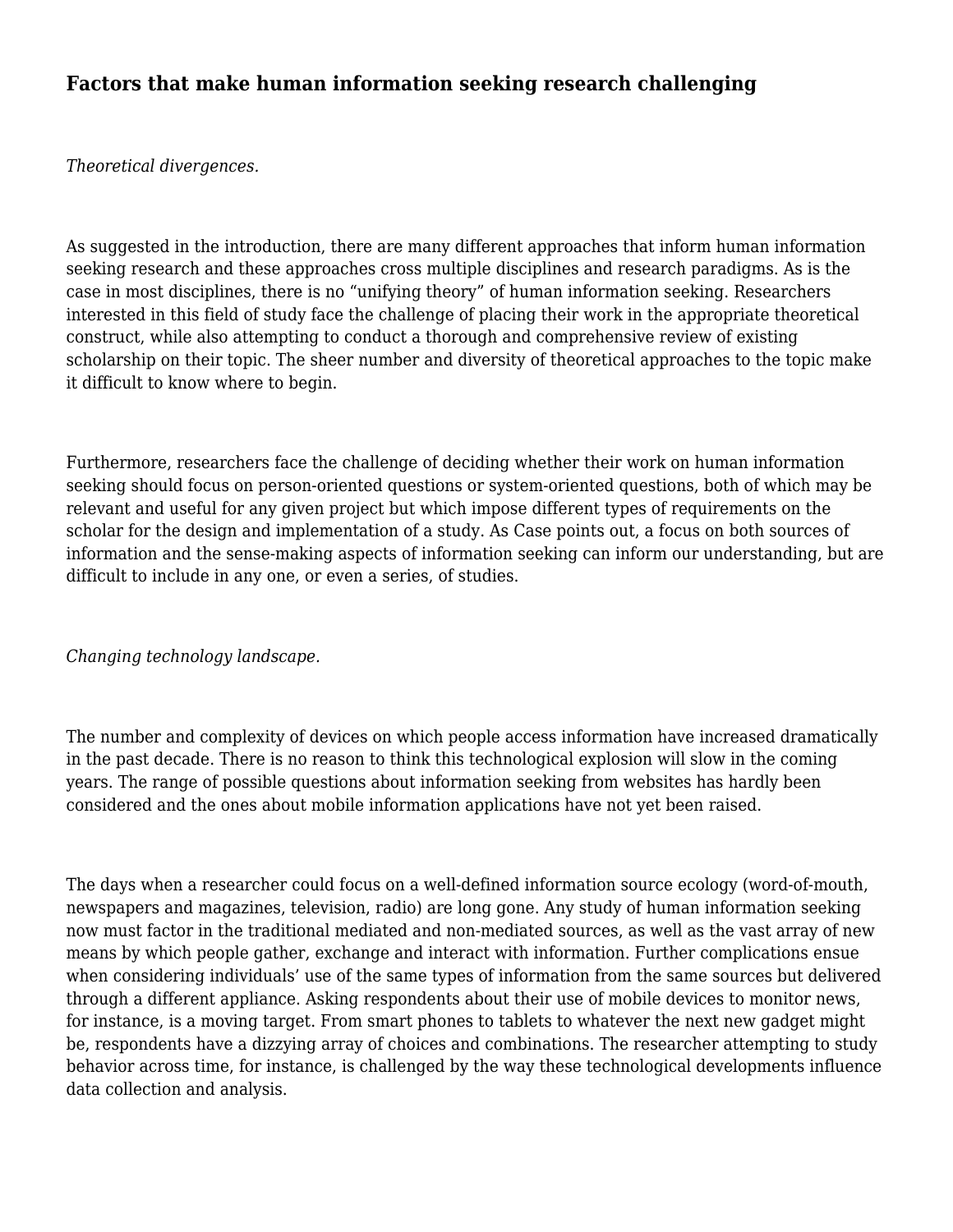Changing types of information made accessible by information providers. Along with the proliferation of devices on which to access information, there also is a growing array of information/data types that information seekers can access. For example, news media organizations are scrambling to find the monetary and service opportunities in making available the vast quantity of information that was left "on the cutting room floor" because of the publication's or broadcast's space or time constraints. Additionally, researchers now have access to data types such as weblogs, RFID, sensor networks, social data, social networks, Internet search indexing, photo/video data, streaming API, etc. that were not previously accessible. In an earlier time, these proliferating data types may not have been recognized as appropriate for the study of human information seeking even if they were accessible.

#### *Proliferating sources of studies.*

Because understanding human information seeking is interesting to so many different types of organizations, institutions and individual researchers, the number and variety of sources of research are expanding. For-profit and non-profit media organizations want to learn how to better reach their target audiences and generate revenue. Scholars from a large swath of the academy want to examine this area of human activity from their specific disciplinary and theoretical perch. Think tanks, some with a specific agenda that reflects the source of their funding or the point of view of their benefactors, want to weigh in for their own purposes. Foundation-supported research organizations such as the Pew Internet and American Life Project and related entities are documenting human information seeking as a form of "public scholarship" intended, in part, to aid policy making.

All of these sources of research are legitimate and valuable contributors to the knowledge base about human information seeking. However, the number of entities, the variety of research approaches and the funding sources for the studies challenge the academic scholar to stay on top of it all.

#### *Changing respondents.*

Information seekers themselves continue to evolve in their interests, needs, wants and expectations. No longer relegated to simply consuming, information seekers now expect to be part of the production of information. A researcher may be studying individual-oriented questions that must take into account the way new tools and social practices are changing people's information behavior. For example, the Public Media 2.0 report outlines five ways people are now engaging with media: choice, conversation, curation, creation, and collaboration. $4$ Any study of human information seeking as it relates to media use must take into account these activities, some of which were not readily part of information consumers' behavior just a few years ago. Likewise, a researcher may be studying system-oriented questions that must take into account new standards for defining the information ecology. For example, the findings and recommendations from the Knight Commission on the Information Needs of Communities in a Democracy include a checklist for a "healthy information community," some aspects of which would not have been considered in the past. Benchmarks such as "A majority of government information and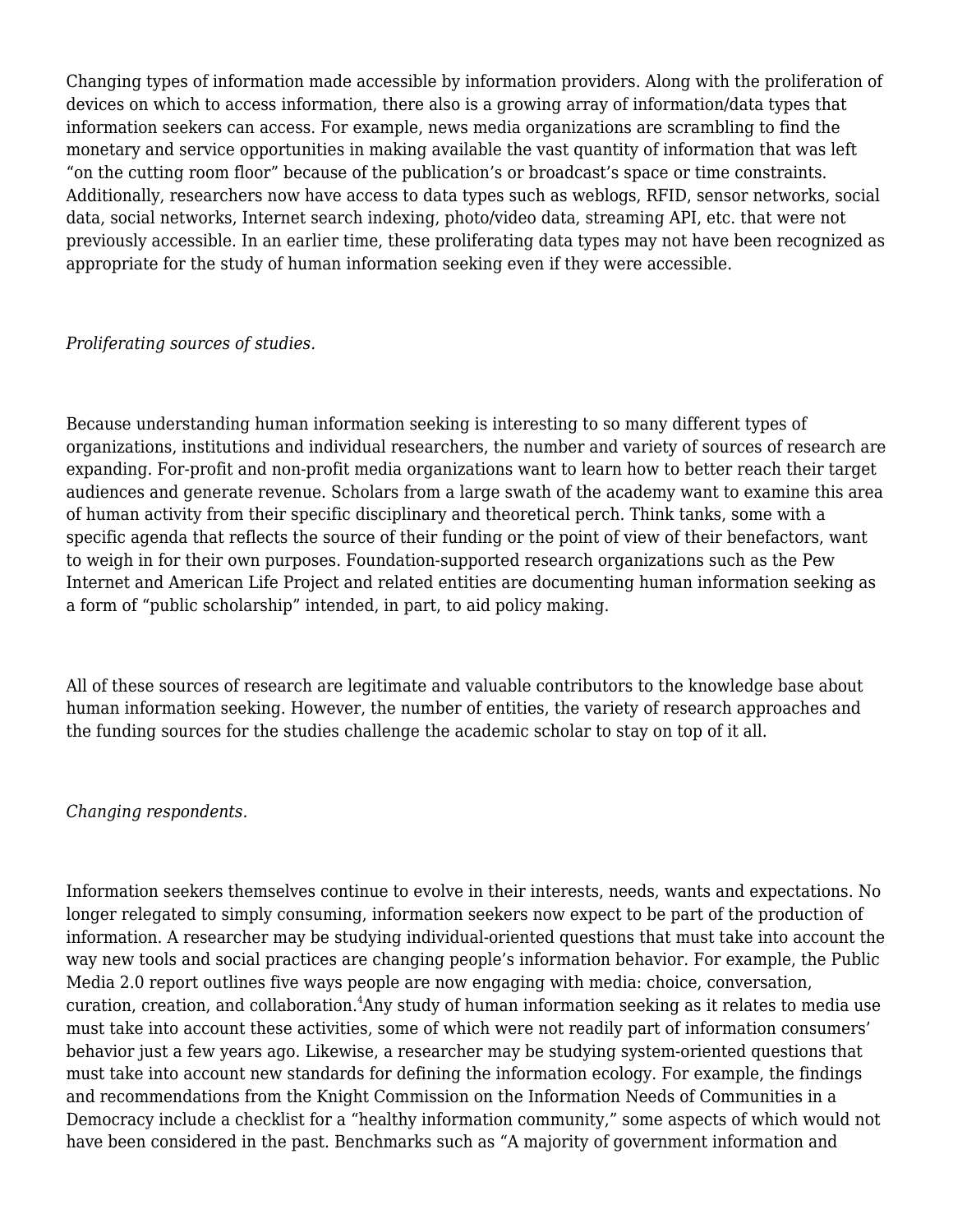services [are] online, accessible through a central and easy to use portal," or "High-speed Internet is available to all citizens"<sup>[5](#page--1-0)</sup>change the game for researchers trying to understand how well an information ecology serves the human information seeking it is supposed to enable.

*Methodological issues.*

A clear and growing challenge to researchers looking at human information seeking focuses on the methodological issues they face. Huge data sets, never before conceived of much less made accessible for analysis, are now there for the taking (sometimes for free, sometimes for a cost). Archives of tweets, Internet searches, usage data, raw video feeds, and much more provide an incredible insight into human information seeking, as long as the researcher can collect and analyze it. Complex tools for analysis of enormous data sets (e.g. Hadoop and similar systems) demand expanded computing resources, different types of analytical expertise and new ways of thinking about what all the collected "stuff" means. Most researchers are still at the very earliest stages of developing the appropriate levels of computing support and analytical expertise to make sense of these new data.

*Terminology issues.*

Again, because human information seeking research encompasses so many different academic perspectives, theoretical approaches, research methods and levels of analysis, scholars sometimes find it difficult to know whether they are talking about the same thing. What is the difference between scanning, browsing, foraging, or sensing when discussing human information seeking? What is the difference between relevance, pertinence, or salience when trying to evaluate the "success" of an information seeker's attempt to meet a need? Even as seemingly basic a term as "information" is subject to a huge number of debates and interpretations. Any scholar attempting to set sail in human information seeking waters had better have a very good set of navigation charts just to decipher the names of the features on the map.

## **Factors that challenge academic researchers**

Academic researchers interested in explaining human information seeking not only have a difficult time constructing effective research agendas due to the factors stated above, but they also have to deal with a variety of challenges in their roles as researchers, particularly in understanding human information seeking in light of new media production and delivery channels.

*Making research relevant – theoretical versus practical research.*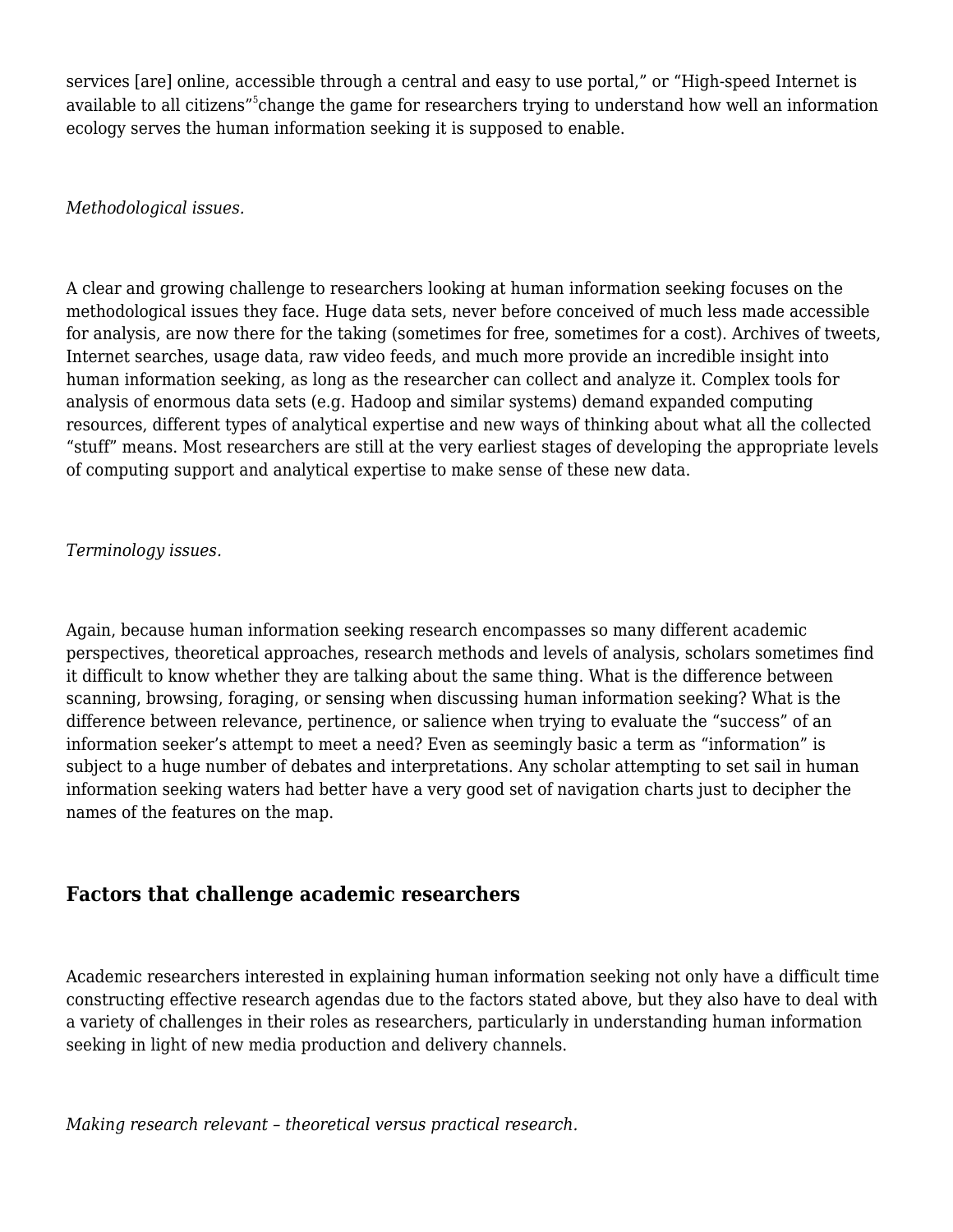In a highly controversial September 2012 posting on the blog sponsored by the Knight Foundation (a major funder of journalism programs and initiatives) Eric Newton states,

"Much has been written of late about the relatively low quality of academic research in the journalism and mass communication field. Since this is a critical time, the dawn of a new age of communication, there's much to learn. The research gap is a major source of disagreement between professionals and scholars. Professionals argue that much research is unreadable and, frankly, useless. If you take the time, scholars counter, you'll find important insights."  $6$ 

Despite the legitimate criticism aimed at this simplistic framing of the issue, Newton's statement sums up a dilemma for academic researchers – to create research agendas that will pass muster in the peerreviewed publication process and reflect well in their vitas, or to examine industry issues and provide insights to professions needing guidance on best practices. The implied conclusion in Newton's post was that large foundations such as Knight might begin to withhold resources from programs and researchers who can't translate their work into practical value for the professions that generate a huge percentage of the information that is studied by human information seeking scholars. Researchers, particularly in the liberal arts, have rarely had large grants available to them for ambitious research agendas and have often steered clear of industry funded work that might compromise their research findings. Now, as the communications industries struggle to understand the expectations and experiences of information consumers, scholars are being urged to provide research that will deliver practical recommendations and insights translated from academese to actionable bullet points. While these two research missions – peer-reviewed theory-building and practical recommendations for industry application – are not mutually exclusive, the lack of respect between the "camps" creates complications for researchers.

*From open source to monetized / privatized communication streams.*

The "golden age" of research on burgeoning modes of communication has lost some of its shine as the start-ups and open source projects creating information of interest to researchers become large revenue driven enterprises. A case in point is the access that academics had to Twitter in the early years of its operation. Researchers were "whitelisted" and could, through a free API, access large sets of Twitter feeds for analysis. But that sort of access to the "firehose" has been restricted, as this post on Quora by John Kalucki, then Engineering Lead / Manager – Content at Twitter, states:

While there has been some useful research performed on Twitter data, the vast majority of it has not been particularly useful. We simply don't have the resources to divine the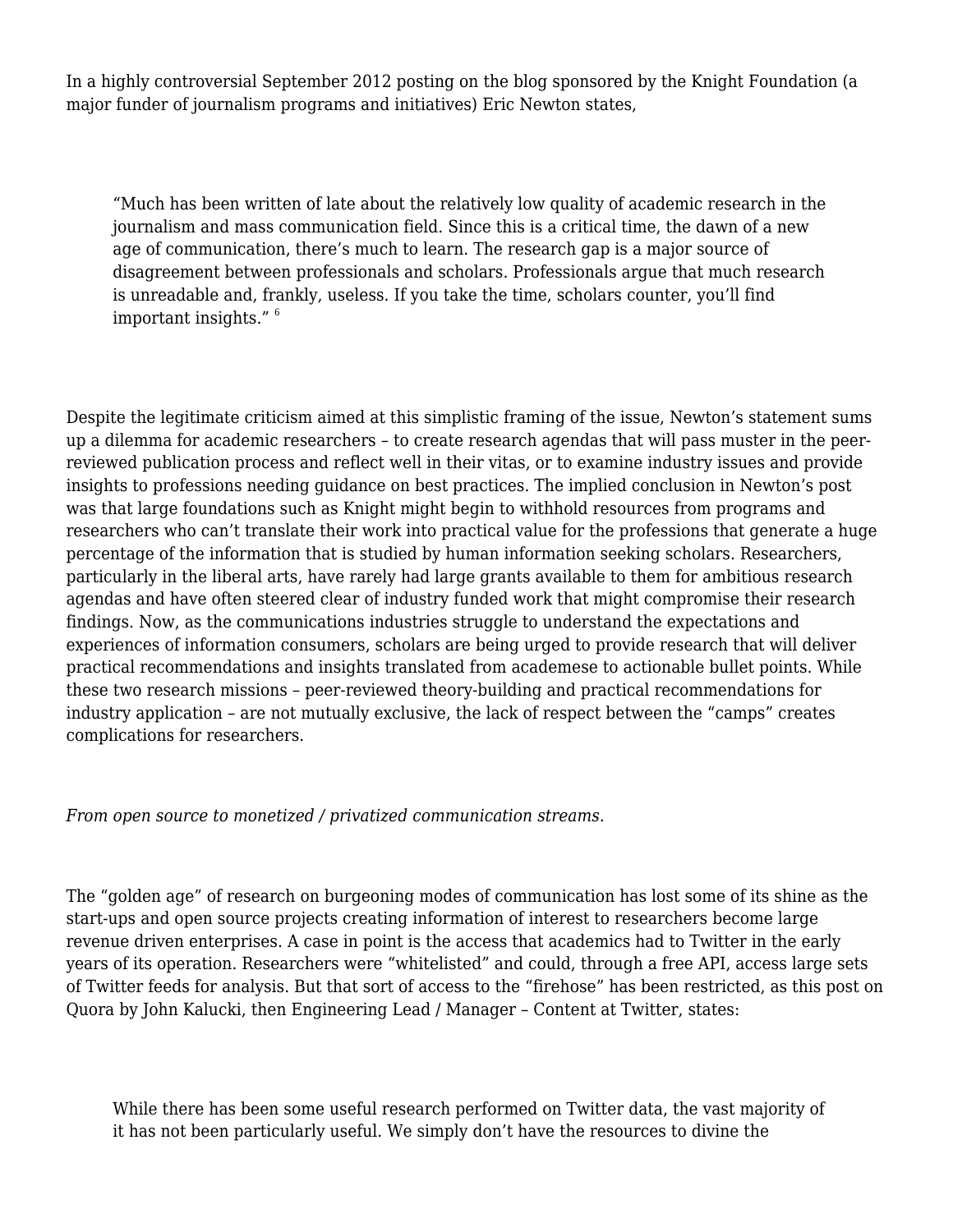potential of various projects, so we've, in some sense, moved that decision making back to the grant-making process where it probably belongs.<sup>[7](#page--1-0)</sup>

Twitter has closed off "firehose" access to all but those who have the resources to purchase Twitter feeds. Through Gnip, the Twitter "halfhose" now costs \$360,000 per year. This means that only marketers with deep pockets or researchers with large grants are the most likely users of these data sets in the future.

Again, this demonstrates the "between a rock and a hard place" situation in which academic researchers in this area find themselves. They can potentially get funding for "applied" research that informs industry (and opens up access to the raw material needed for their research) but that type of research may not be as highly-valued in the academic environment in which most scholars' work is evaluated.

*Information organizations' reluctance to be examined.*

Many start-up information companies are privately-held and, therefore, are not required to share much in the way of financial information. For the most part, because of the highly competitive marketplace (and the high failure rate of start-ups) they also are reluctant to share hard data about their consumer base, their operating procedures, or their internal issues. This lack of access makes it all the more difficult for scholars to secure reliable information or to get permission to contact users for research purposes.

Social scientists have long complained about the lack of access to the data underlying social networking sites' claims about their customers. An article in Nature indicates that might change.

"Nature has learned that the social-networking website [Facebook] is considering giving researchers limited access to the petabytes of data that it has amassed on the preferences and behaviour of its almost one billion users.… Facebook's in-house scientists have been involved in publishing more than 30 papers since 2009, covering topics from what drives the spread of information and ideas to the relationship between social-networking activity and loneliness. However, because the company fears breaching its users' privacy, it does not release the underlying raw data. Facebook is now exploring a plan that could allow external researchers to check its work in future by inspecting the data sets and methods used to produce a particular study. A paper currently submitted to a journal could prove to be a test case, after the journal said that allowing third-party academics the opportunity to verify the findings was a condition of publication. "We want to participate in the scientific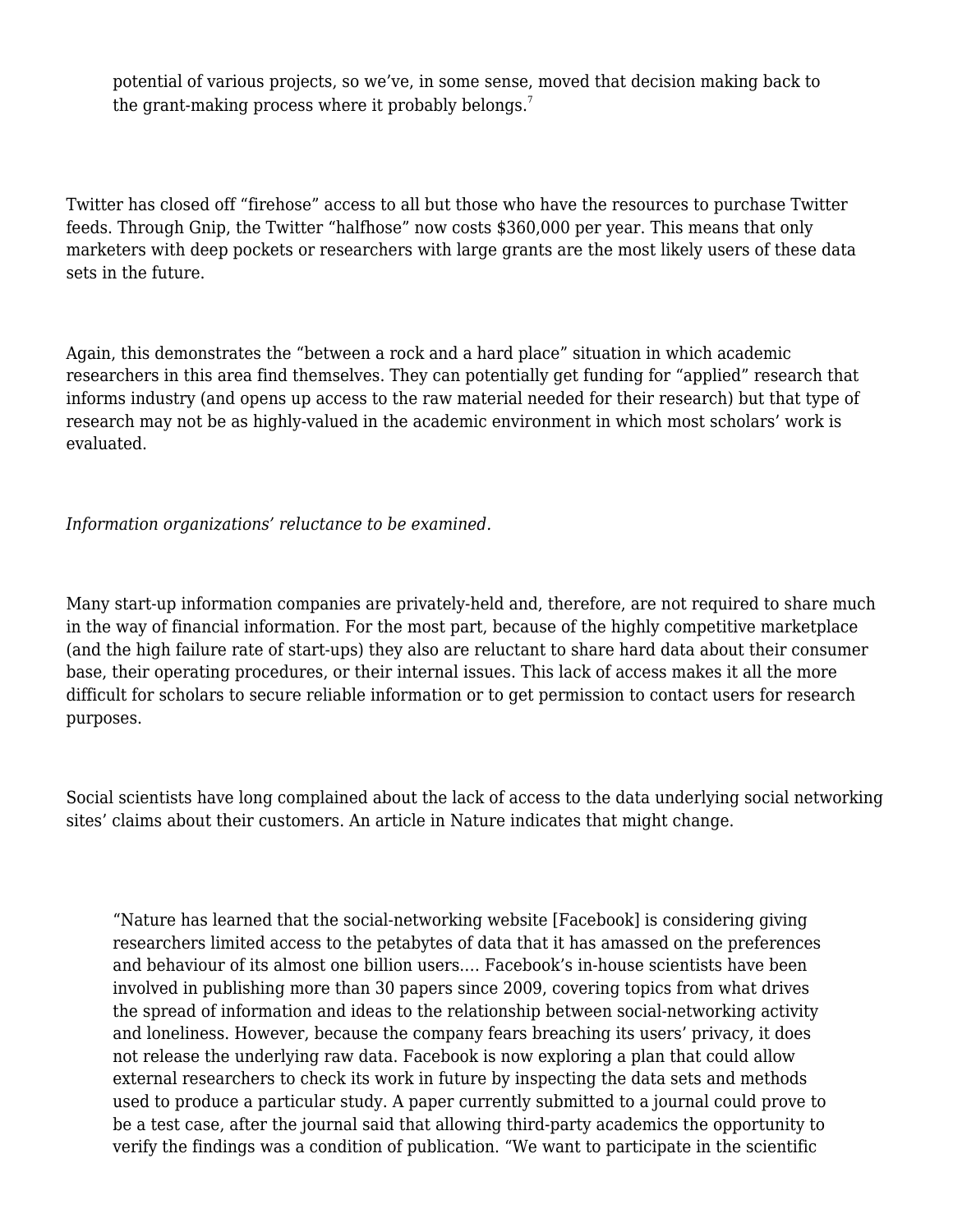process and we believe that there should be a way to have other researchers validate [our studies] without infringing on the policies that we have set with our users," says Cameron Marlow, head of Facebook's data-science team." <sup>[8](#page--1-0)</sup>

However, control over access to the data is clearly in the hands of the proprietary researchers and is not freely given to independent, academic researchers. Facebook requires researchers to go to Menlo Park to see the data and spend a limited time examining the data. The data will be aggregated, and researchers must sign a non-disclosure agreement to gain access to the company's data. These restrictions make Facebook's "access" decision more a public relations move than actual support of the research community's independent research objectives.

Traditional media companies also are reluctant to share information with researchers. While these organizations collect vast amounts of real-time data about visitors to their web sites, clicks on advertising, user behavior in sharing or forwarding information, mobile access to their news and advertising content and other activities, these data sets are typically considered proprietary and are unavailable for examination. Google Analytics data are being used extensively by media organizations, but these are tightly controlled and unlikely to be shared with outsiders.

*Information seeker reticence to share their processes and thinking.*

Just as many of the important information providers are reluctant to share data gathered from and about their activities, many information seekers are equally reluctant to have their behavior monitored. The privacy concerns raised by "Big Data" are alarming not just to watchdog agencies and activists, but are becoming more salient for the average person on the street as well. Finding respondents who are willing to participate in studies examining information seeking has always been a challenge, but may become more difficult as these privacy concerns gain traction.

Additionally, scholars are challenged by the increased scrutiny imposed on any type of research that involves human subjects — IRB and human subjects rules and regulations seem to proliferate as fast as the research questions are posed. Researchers may gather data through a "passive" means such as by an automated capture of information flow through a specific system, or through a more active method such as interviewing, eye-tracking, or similar methods that require the real-time participation of the respondent. The issues that confront the researcher in the human information seeking area of work (from the authentication of research subjects recruited online to the administration and archiving of the collected data) are more complicated than in some other areas on which communications scholars might decide to focus.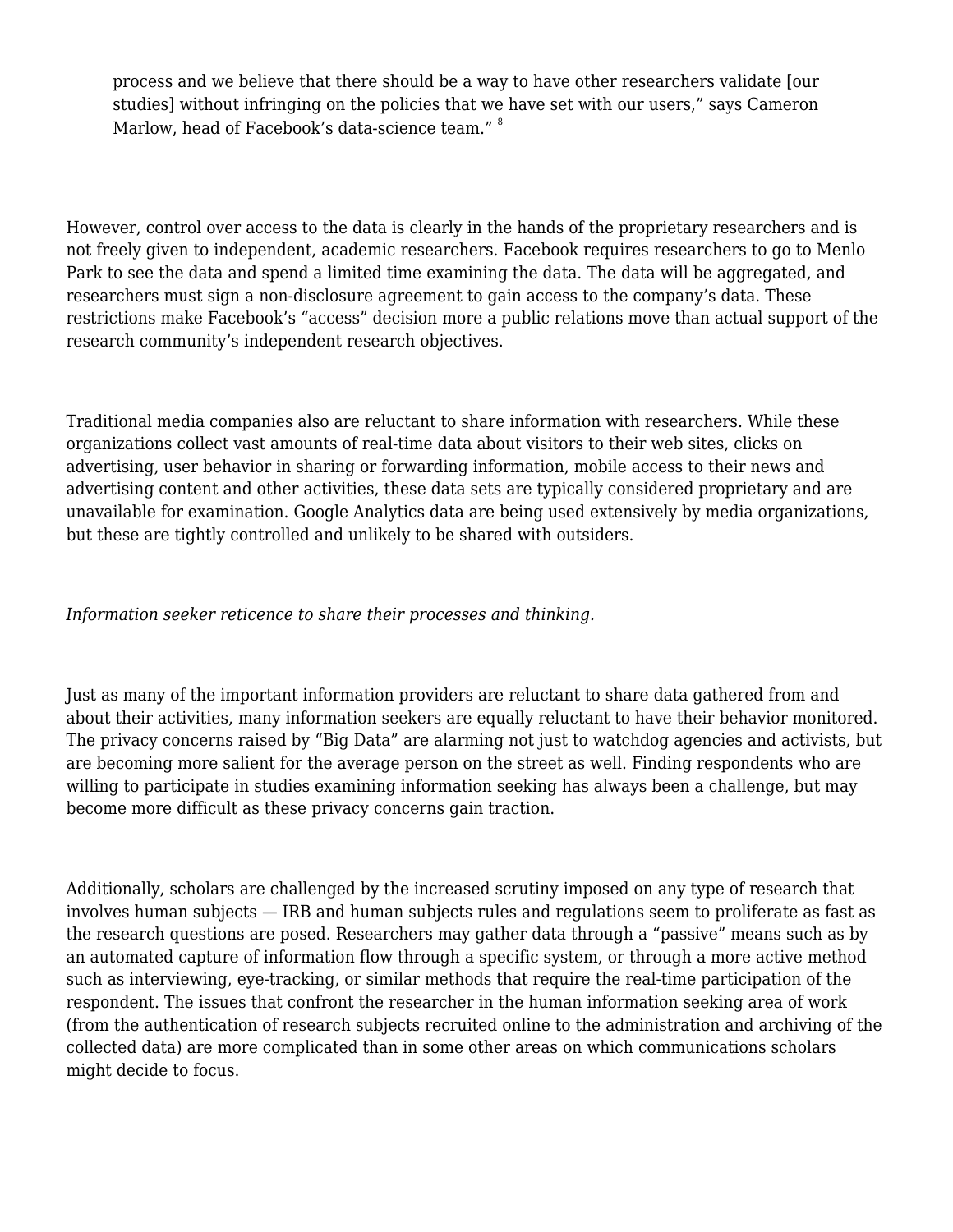## **Case's "lessons" in the context of news-seeking**

Our particular focus as researchers interested in human information seeking is on news. We have both a scholarly and a secular stake in the health of public affairs journalism and the organizations (traditional or not-yet-invented) that generate news content necessary for democracy to function. We aren't concerned about legacy media organizations per se, but rather that the function of journalism maintains its essential role. Hence, we are interested in studying human information behavior in seeking and using news information for a variety of purposes and via a variety of tools, devices, strategies and channels of delivery. For the remainder of this paper, we will examine the eight lessons of information seeking research identified by Case and discuss the research challenges in the context of news seeking.

## **Case Lesson One:** *Formal sources and rationalized searches reflect only one side of human information seeking.*

Many people use formal sources rarely, and there are inherent efficiencies in least effort seeking, which is not irrational but a reasonable approach in many circumstances. The Pew Research Center for The People & The Press report on "Trends in News Consumption: 1991 – 2012" may provide proof of Case's first lesson of human information seeking. Among its findings are these:

"Among adults younger than age 30, as many saw news on a social networking site the previous day (33%) as saw any television news (34%), with just 13% having read a newspaper either in print or digital form." [9](#page--1-0)

"About a third or more of those ages 18 to 39 regularly see news or news headlines on social networking sites." <sup>[10](#page--1-0)</sup>

Apparently, younger adults rely less on "rationalized searches" for news. Instead, they may be applying the notion stated by a college student in a focus group on news consumption, "If the news is important it will find me." The "inherent efficiency" of letting your social network bring you the news is an intriguing one for news organizations exploring how to reach audiences, and this finding may be good news for traditional media organizations.

But herein lies the problem with the Pew study. It does not identify the source from which users of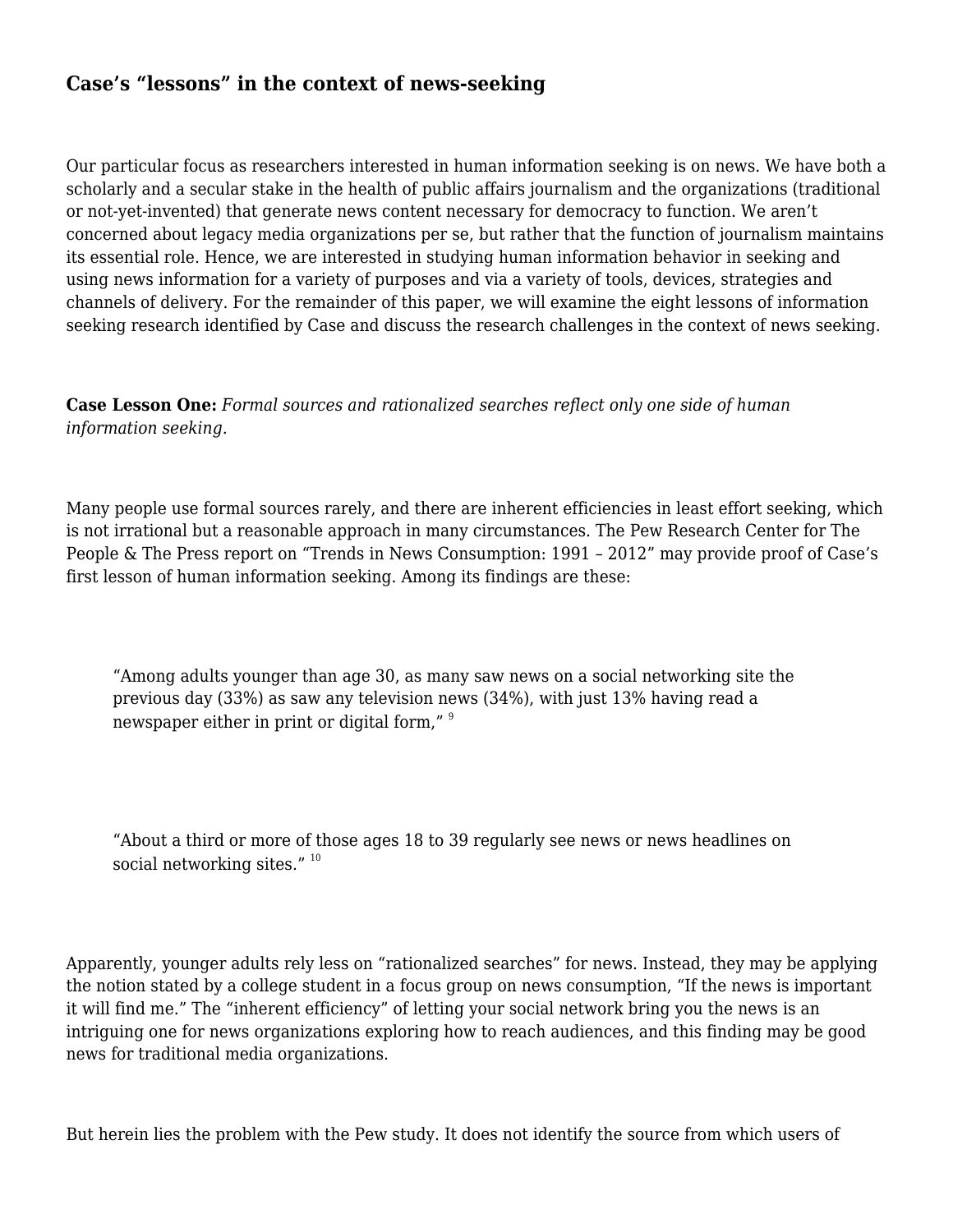social networking sites are getting their news updates – only the channel through which they are getting it. Are they "following" news organizations' tweets? Are they "friending" journalists? Are they reading the updates from friends and family who post a link to a news story on a social network? Who is setting the news agenda – journalism organizations or social connections?

If we were to apply the "wisdom of older theories" as Hantula advises, a re-examination of the agendasetting theory, described by McCombs and  $Shaw<sup>11</sup>$  $Shaw<sup>11</sup>$  $Shaw<sup>11</sup>$  as "the ability of the news media to influence the salience of topics on the public agenda," is required. Researchers need to study the process used by those who are choosing news items to share and understand the degree to which those choices are setting the agenda of their own personal and professional networks.

**Case Lesson Two:** *More information is not always better.*

Ignoring or avoiding information is at times a rational strategy for living and working, especially when it promotes psychological coping. Much communication research focuses on how and why people selectively filter information or actively avoid information. Psychological theories about selective exposure have long demonstrated that in general and over the long term, individuals drift toward information that supports their point of view.[12](#page--1-0) Other research has demonstrated that some individuals actively avoid information, especially in the context of possible health threats or disturbing information about a medical condition. $^{13}$  $^{13}$  $^{13}$ 

In the context of news consumption in the current media environment, research might focus on whether and how individual news consumers are managing their "information diet" in an age of overwhelming abundance. One study found that the preferred form of news story about a complicated topic was one that provided a list of "quick facts" accompanied by a set of issues related to the topic called out in boxes, not the more expansive, traditionally written news story. The issues boxes included a summary of that issue and links to related news content.<sup>[14](#page--1-0)</sup> This might imply that news consumers are seeking an information diet that provides relevant information, but one that limits the amount of material and the exertion of effort needed to "get the gist." What does this form of information delivery do to the public's understanding of complicated topics? What are the implications for newsroom operations that still believe that the value they provide is the depth of treatment and coverage they provide?

Another long-standing theory that might shed light on this new environment is the social construction of reality. In that field, scholars believe that the general effect of most media consumption is reality fragmentation. Media consumers are presented with a confusing view of the world in part because of the strategies and norms of news production. Preoccupation with immediacy, focus on surface meaning, episodic treatment of complex topics with little or no background, emphasis on individual actors over the political contexts in which they operate, and related journalistic norms work against deep understanding. $15$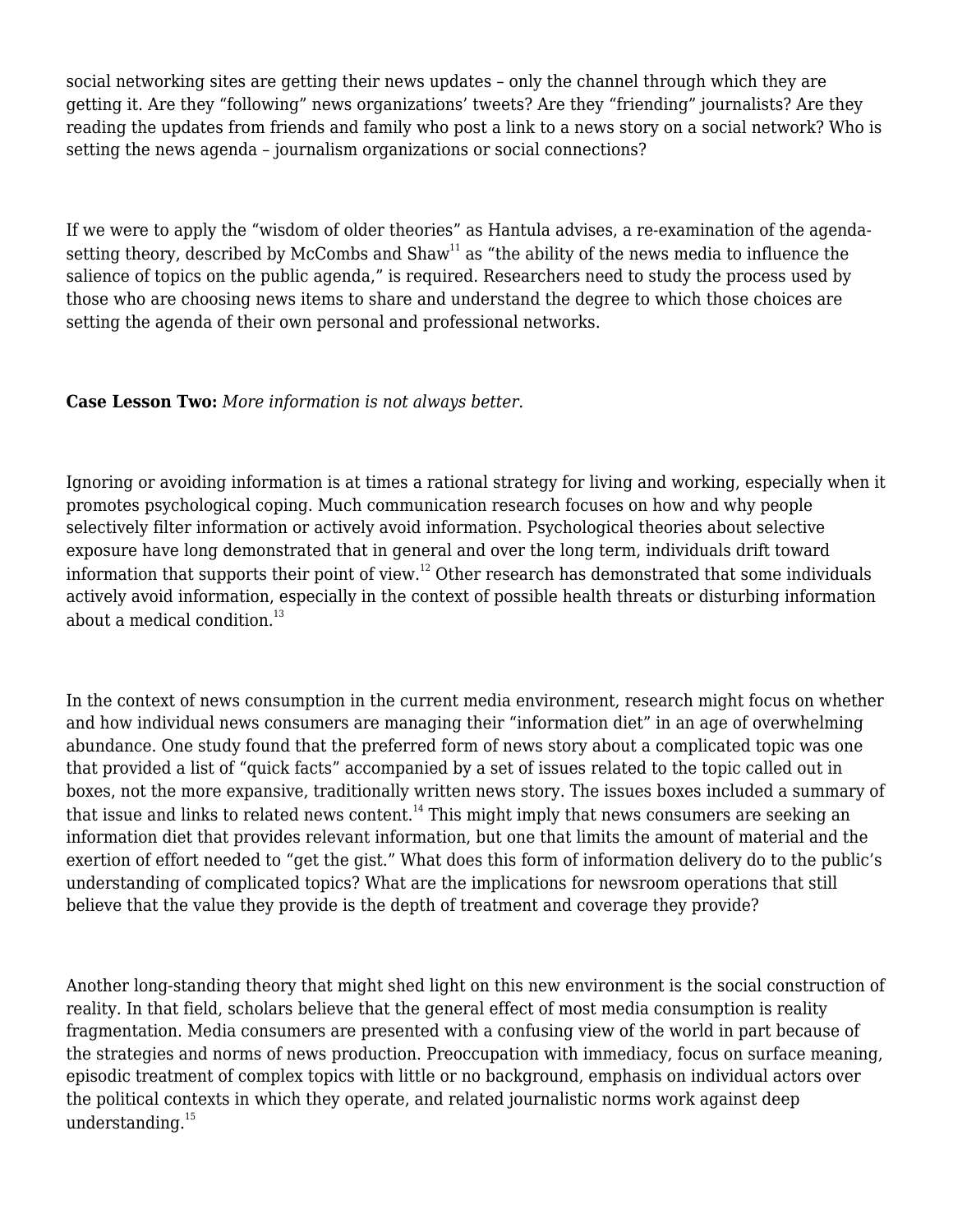The loss of a distinction between entertainment and news is another effect of the disintermediated environment in which we now find ourselves. "Ideally, a media system suitable for a democracy ought to provide its readers with some coherent sense of the broader social forces that affect the conditions of their everyday lives."[16](#page--1-0) Under conditions of information abundance, where much of the content is unmoored from its original source and its initial context, can media consumers make any sense of reality?

### **Case Lesson Three:** *Context is central to the transfer of information.*

The individual's definition of the situation will shape his or her information needs as much as does the real situation itself. The information we bring to bear on information in creating meaning from it includes our accumulated personal experiences and secondhand experiences, including our understanding of the world and of language.

Context can refer to a variety of factors with regards to news seeking. Studies of both the demographic and psychographic characteristics of news audiences attempt to inform media organizations about their consumers. Some studies, such as the Pew Research Center report How People Get Local News and Information in Different Communities, $17 \text{ look at media use through the lens of community type. Their}$  $17 \text{ look at media use through the lens of community type. Their}$ findings focus on regional differences in local news consumption (urban residents use a wider combination of platforms and a more diverse selection of digital resources than rural residents who rely on traditional platforms like newspapers, television.) Other studies focus on the psychographic context for news selection, as when more politically engaged partisan respondents select news based on the news source's anticipated agreement with their political affiliation.<sup>[18](#page--1-0)</sup>

Then there are the myriad studies looking at differences in media consumption and information seeking behavior by gender, age, income and other factors. Do these studies shed more light on news seeking behavior or do they provide so many ways to slice and dice the audience that it is difficult to see a full portrait of the media user among all the slivers?

The situational context to which Case refers is the more interesting, and difficult to measure, condition to examine when looking at news seeking. The Uses and Gratifications theory,<sup>[19](#page--1-0)</sup> with its emphasis on understanding the motivations behind selection of one source for satisfying an information need over another, might be a good model for reflecting on the situational context. The challenge with applying the Uses and Gratifications theory to new communication technologies use is determining the significance of data now available to researchers through web analytics and other captures of user behavior. Past measures of "gratification," such as time spent with a newspaper, might well differ in the context of a website where, in fact, the time spent on a site might indicate frustration and inefficiency with the information search rather than satisfaction.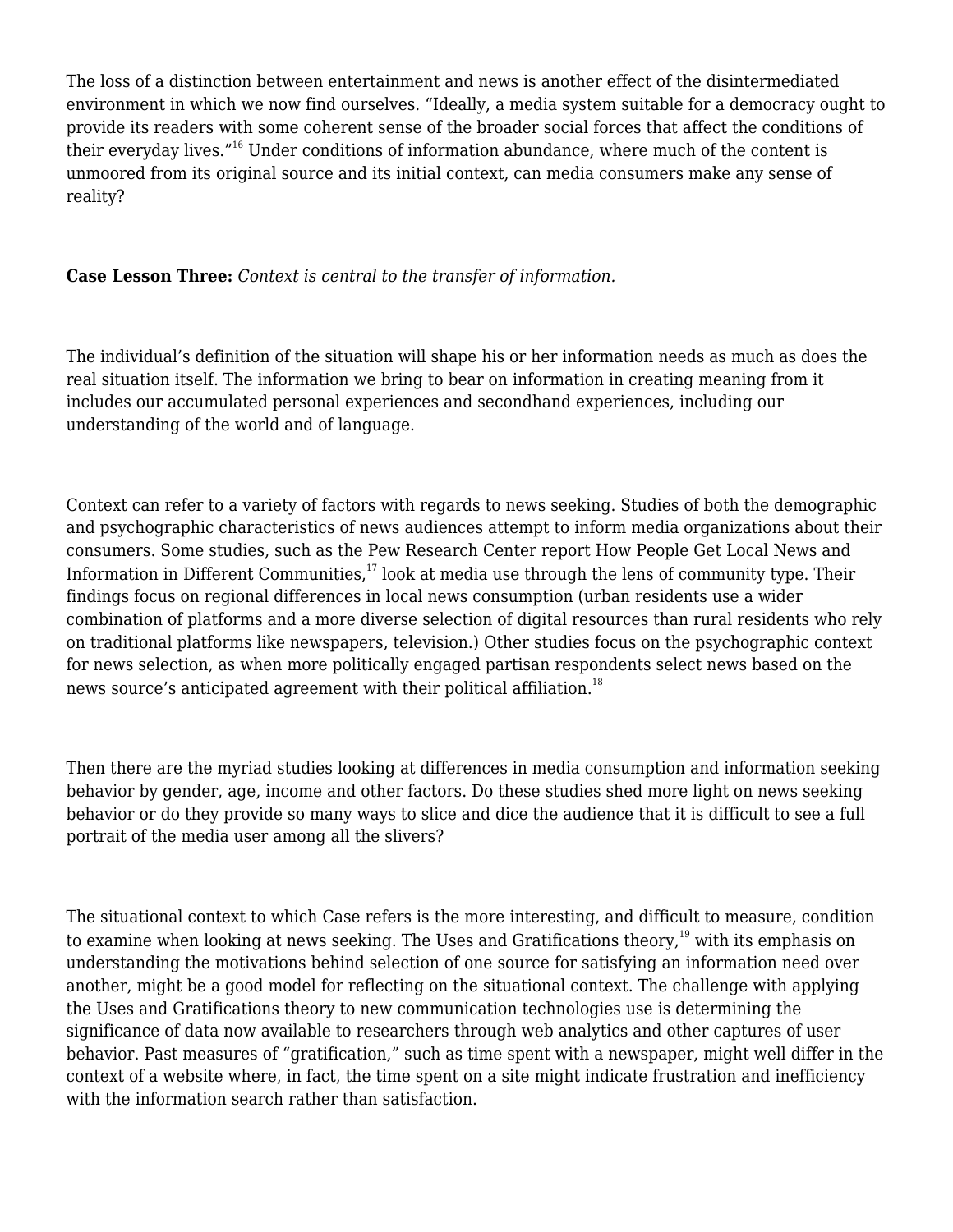**Case Lesson Four:** *Sometimes information – particularly generalized packages of information – doesn't help.*

Even when individuals really do need information, the chunks of it encompassed by books, articles, TV programs, etc. may not provide the answers they need. Information seekers are increasingly relying not on formalized sources of information; rather they are finding the feedback and advice they need from recommendation sites, and Q&A fora such as Quora and Mahalo. One response on the Quora site's question, "Why are question and answer sites….so popular right now?" summed it up: "Google helps us find information. These types of sites help us find answers." This, in some ways, is bundled into Case's Lesson Three about situational context – being able to ask, and get answers, to a highly personal, specific question provides a greater sense of relevance than a more formally packaged, and possibly more thoroughly researched, report from a news organization.

This also raises the question of objectivity over subjectivity as a value in information. The very nature of the Q&A site is subjective – people are speaking from their personal experience, background, and knowledge set. One of the core characteristics of material produced in a journalistic context is objectivity. Is this value losing its luster in the age of social networking where it is the personal connection (however superficial) that holds more power than the institutional voice of a media organization?

Studies of source credibility have been a theoretical tradition since Hovland's studies of propaganda in World War II.<sup>[20](#page--1-0)</sup> This framework for looking at how reliance on recommendation and Q&A sites could be fruitful because of its focus on perceived expertise and trustworthiness of the source. Media organizations pride themselves on their expertise, but as public trust in media content declines, this confluence of expertise and trust provides a rich area for examination.

#### **Case Lesson Five:** *Sometimes information is not available or accessible.*

Formal systems will never be able to satisfy most information needs, but we act as if we expect them to. As so much research has documented, individuals mostly prefer and use "non-formal" methods of meeting their information needs. Word-of-mouth and discussions with friends, family and associates, now amplified by social media platforms, are still the most important means for people to find out what they need to know on any given day. We are missing a huge portion of the way people use information in the real world when research focuses on formal systems such as news content delivered through the variety of platforms — print, online, mobile — that are now so ubiquitous.

Here we may be able to use theories that focus on the importance of language and social interaction in the formation of knowledge and in decoding human information seeking. For example, Given examined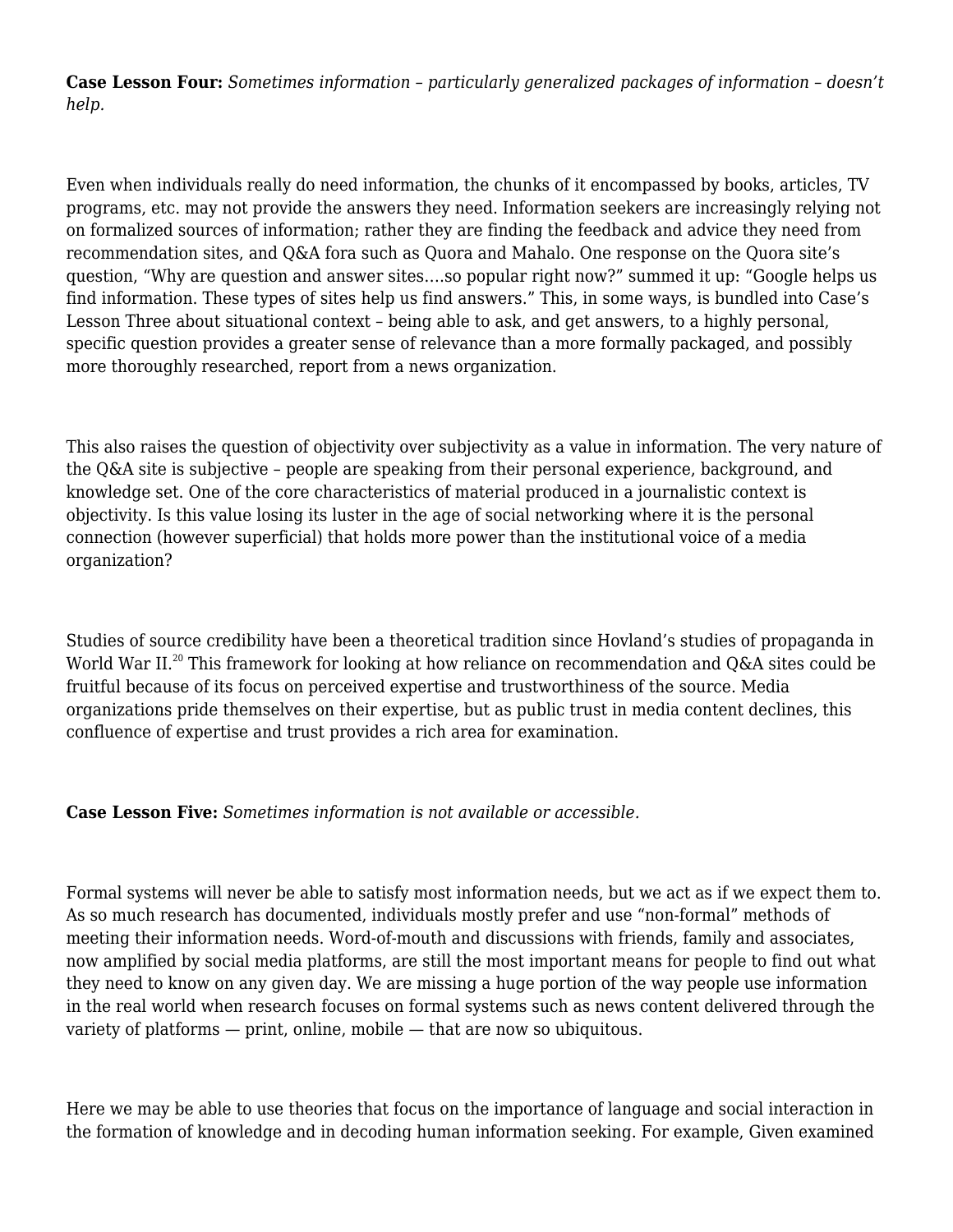undergraduates' accounts of their information practices, and determined that students' everyday information needs informed their academic work in information seeking.<sup>[21](#page--1-0)</sup> Another study by the same researcher, teased out the role of social capital in information seeking.<sup>[22](#page--1-0)</sup>Student respondents drew on their social connections and their personal sources of information to meet many of their needs.

One of the challenges posed by the new information environment is that the sheer number and variety of both formal AND informal sources and systems of information have made an already difficult research task even more difficult. Scholars trying to accurately document the full range of individuals' information diet and behavior have always faced the challenge of capturing that in a reliable and valid way. The difficulty of this now is multiplied many times over.

Researchers attempting to understand whether formal news systems meet individuals' information needs in this new environment will need to monitor many more "channels" than in the past. And as Case's Lesson Four discussed, it may be that formal news systems aren't even in the top ten as sources of information on a day-to-day basis for most people. The concept of everyday life information seeking<sup>[23](#page--1-0)</sup> could be helpful in this area of research.

## **Case Lesson Six:** *Information seeking is a dynamic process.*

Needs change quickly and studying a shifting scenario leads to a tendency to look at an information seeking episode as something simple, linear and complete. It isn't that straightforward.

This lesson is probably the most important for news organizations trying to figure out what to deliver when and to which platform. When media organizations concerned themselves only with packaging one newspaper or producing one news broadcast, understanding the flow of user engagement was "simple, linear and complete." Now seekers of news hop between a variety of platforms exhibiting somewhat different behavior depending on the appliance on which they find their news sources.

The Pew Research Center's Project for Excellence in Journalism publishes an annual State of the News Media report. The 2012 report provided a detailed analysis of the platforms news consumers use, and how they use them. In the report they note the growing number of people using two or more appliances (desktop / laptop computer, smart phone, tablet) for their news consumption and the variety of methods by which they identify news content on each platform (keyword searching, going to a news organization's homepage, using a specific organization's news application, or using a curation application like Flipboard.)<sup>[24](#page--1-0)</sup> The findings indicate that the "linear" path into news is a thing of the past.

As the number of people who have the option to use any or all of these appliances grows, studies such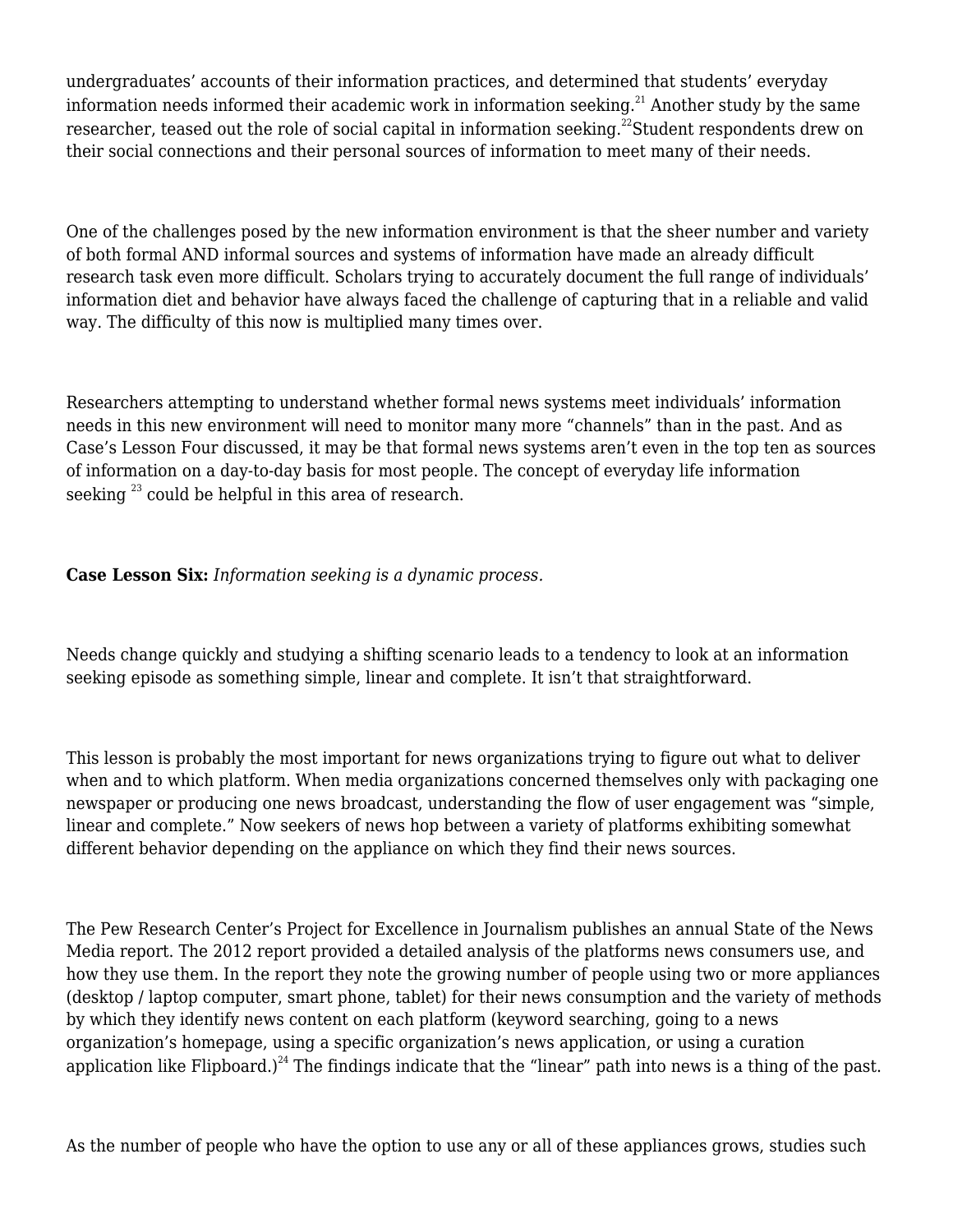as this provide interesting baseline statistics on the decidedly non-linear path by which people find and consume news. But it is still systems-based rather than based on delving into the motivations for seeking the information or the kind of information that is being sought. To truly document the shifting news needs of the audience, further study of what was in television broadcasting called "dayparting" funneling content to the target audience based on an understanding of information interests at different times of day — might be applied to the activities of news organizations and the information behavior of individuals.

## **Case Lesson Seven:** *Information seeking is not always about a "problem" or a "problematic situation."*

Some information-related behavior is truly creative in its origins – information seeking is much more than solving problems, finding facts or making decisions. One of the defining features of the digital environment is that the raw material of words, images, sounds and video are all so easily downloaded, curated, and shared. This has fostered a creative culture in which people can develop their own niches of interest (and find others who share those interests.) The information seeking that someone does to answer a question needed to complete an assignment or fill some knowledge gap is very different from browsing for images to add to a Pinterest page.

Lavrusik described the difference between "search and social" in a posting on Mashable.com. "Search points to content that has been made, while social enables users to create content on the platform itself."<sup>[25](#page--1-0)</sup> This urge to create something new from a recombination of old material is certainly not without an analog precedent (ie: collages.) What is different is the accumulation of social capital through social creating. News organizations have modeled themselves for decades as producers and distributors of news and information. They are now trying to figure out a new role as convener of conversations of importance to a community. The goal is to open up the organizations' traditionally closed news production process to, in the words of media scholar Jay Rosen, the "people formerly known as the audience."

Research into whether, and how, media organizations' abundant material could be more readily drawn into the social creation mix would be useful, if only to help guide those organizations' efforts to remain relevant in this new environment. The various permutations of Bourdieu's social capital theory<sup>[26](#page--1-0)</sup> might help inform studies here. For example, "crowdsourcing" investigative reporting projects is valuable to both news organizations, who gain the added effort and knowledge of the audience, and to the individuals who participate and thus gain social capital by being recognized as contributors. Media organizations might benefit from a system such as the "mayor" designation for Foursquare check-ins by applying the concept to audience contributions in advancing stories or monitoring a beat for leads that can't be followed by the formal reporting staff. This goes far beyond the "discussion board" access for public comments that most news organizations provide. What motivates such public-affairs-minded behavior and how could it be encouraged and nurtured?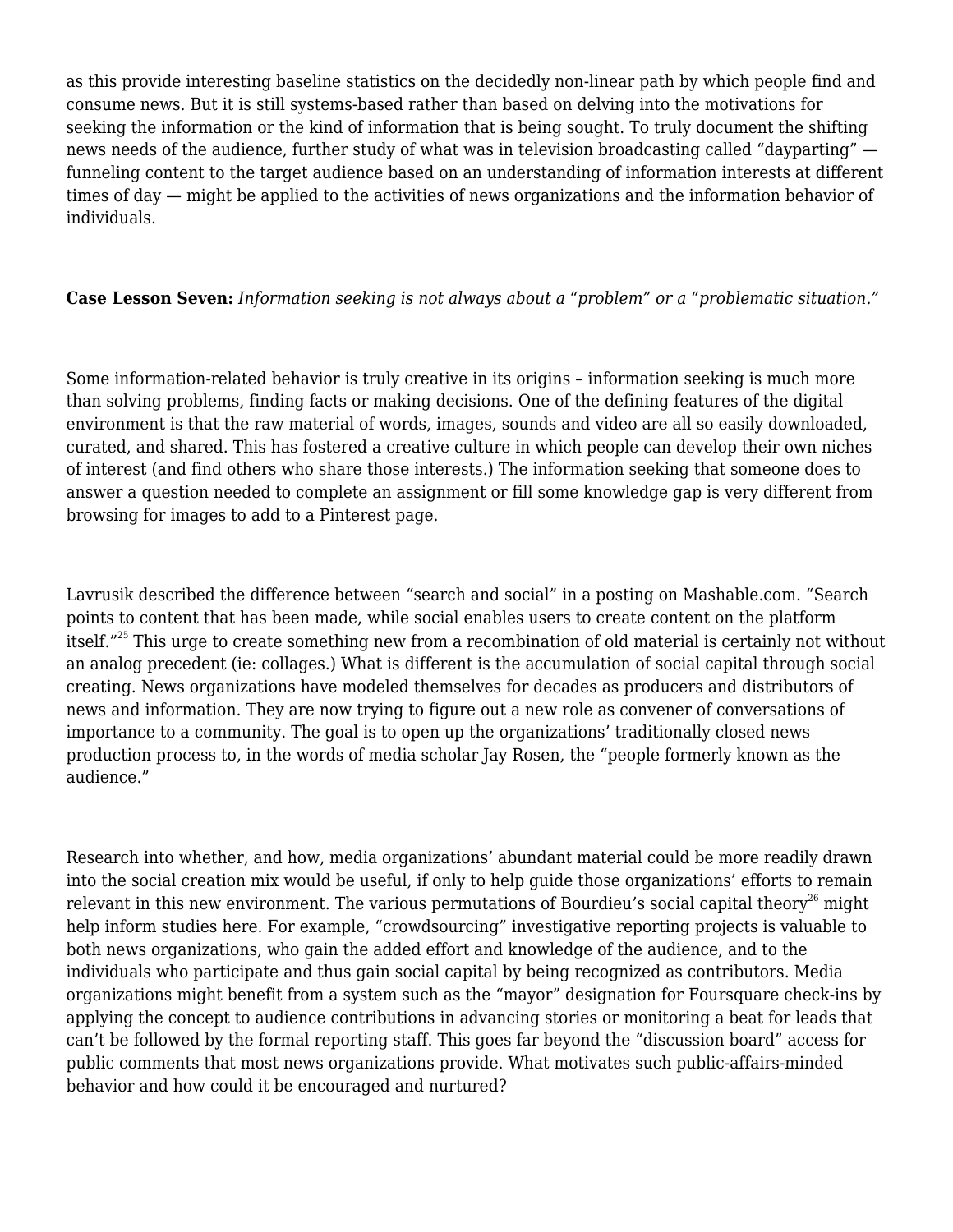### **Case Lesson Eight:** *Information seeking is not always about "sense-making" either.*

The study of information seeking is still largely the study of sources. Speculation about the inner desires of the public for information, entertainment and transactions adds to the research findings and introduces new research theories, methodologies and findings. However, life is not entirely about uncertainty, gaps or discontinuities either. For certain problems, it remains useful to think in "old" terms like source preference and audience segmentation.

Dervin, in her work on "sense-making," argues that information needs really begin with a compulsion to make sense of the current situation.<sup>[27](#page--1-0)</sup> The individual's emotional state in searching for meaning is about reducing anxieties as much as it is meeting a specific "need." Savolainen<sup>[28](#page--1-0)</sup> and others studying everyday life information seeking have applied the "sense-making" construct to examine the ways individuals navigate their information environment outside the traditional focus on the use of information from libraries, news sources or other formal systems.

For researchers interested in the influence of news as part of human information seeking, however, it is still helpful to think about sources in addition to individuals' emotional states as they seek information. But the current environment poses many complications in even decoding the source of the information. In asking a respondent to report on how she learned about a news event, she might reply "It was on Facebook." For the researcher studying formal news sources, that isn't the "right" response to the source question. The respondent hasn't recognized that the story may have been created by a traditional media organization such as the New York Times or CNN and she merely got access to it through Facebook. Can respondents even be clear in identifying the source of a news story? It is unlike the "old days" when it was easy to know whether you read it in a newspaper or heard it on the radio (the source and the delivery channel were one in the same).

Nevertheless, some of the most interesting research questions about the use of news in human information seeking focus on this blending, merging and morphing source environment. Future research should be designed to take into account the multiple delivery systems that now put formal news stories in front of information consumers. News alerts, RSS feeds, re-tweeting, and services such as FlipBoard make it difficult for even the most savvy news consumer to sort out where a specific story originated. But researchers must attempt to tease that out, even if respondents can't do it themselves.

Aside from the technology issues, there may be fruitful work to be done by harking back to something as "old-fashioned" as reference group theories, including the notion of opinion leaders,<sup>[29](#page--1-0)</sup> in examining the role of social media in directing individuals' attention to some types of news content over others. Especially as traditional news organizations seek to evolve, or as yet-unborn organizations take on the role of gathering and disseminating news, understanding how to meet the information needs of people how and where they live will be crucial.